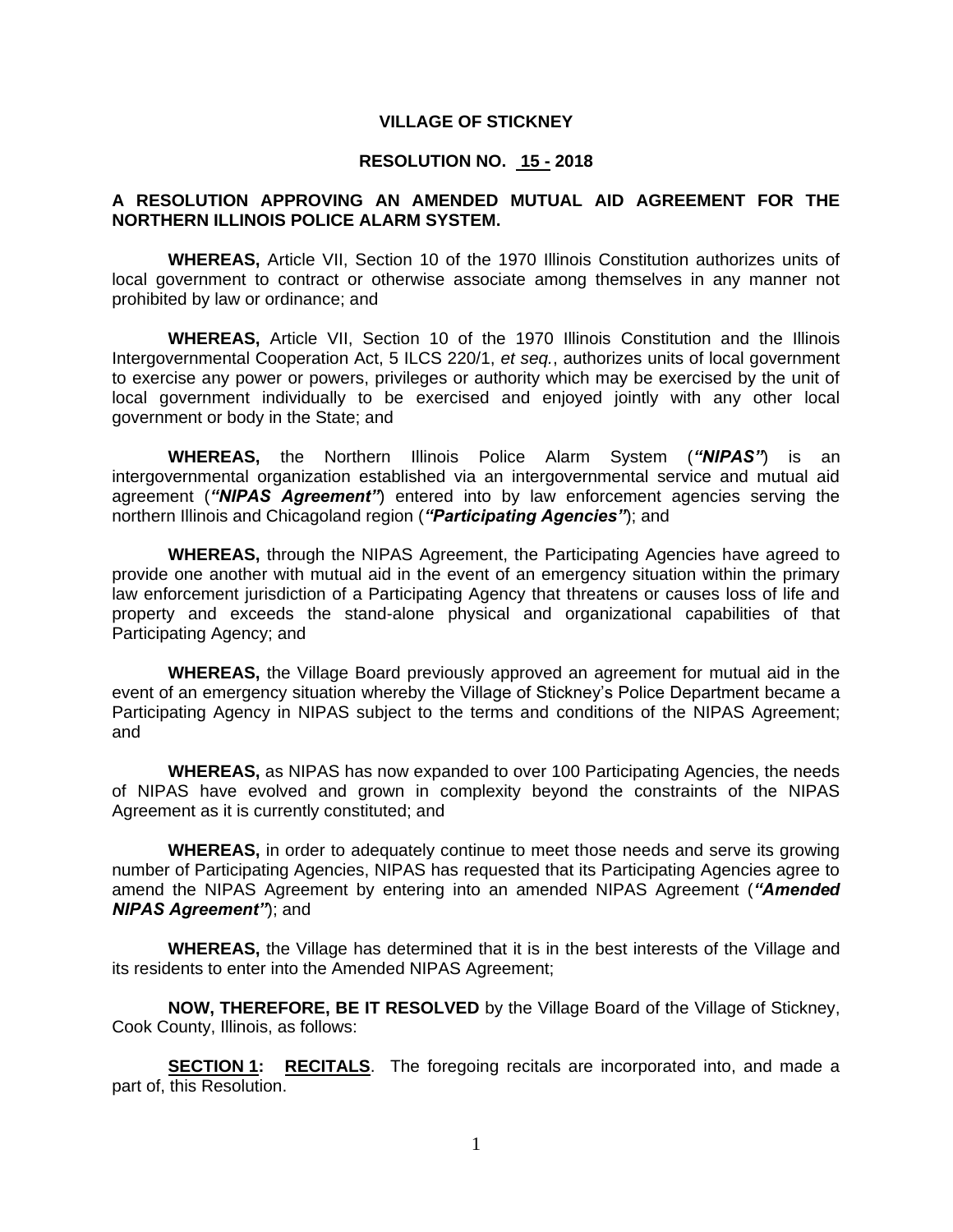**SECTION 2: APPROVAL OF AMENDED NIPAS AGREEMENT**. The Village Board hereby approves the Amended NIPAS Agreement in substantially the form attached to this Resolution as **Exhibit A**.

**SECTION 3: AUTHORIZATION TO EXECUTE AMENDED NIPAS AGREEMENT.**  The Village Board hereby authorizes and directs Village President and the Chief of Police to execute and the Village Clerk to attest, on behalf of the Village, the Amended NIPAS Agreement approved in Section 2 of this Resolution. The Village Board further authorizes and directs the President or his designee to execute any and all additional documentation, with such insertions, omissions and changes as shall be approved by the President and the Attorney, that may be necessary to carry out the intent of this Resolution. The Village Clerk is hereby authorized and directed to attest to and countersign any documentation as may be necessary to carry out and effectuate the purpose of this Resolution. The Village Clerk is also authorized and directed to affix the Seal of the Village to such documentation as is deemed necessary.

**SECTION 4: EFFECTIVE DATE**. This Resolution shall be in full force and effect from and after its passage and approval according to law.

**PASSED** this  $7<sup>th</sup>$  day of August, 2018.

APPROVED this  $7<sup>th</sup>$  day of August, 2018.

**VOTE:** AYES 5 NAYS 0 ABSENT 1

(seal) **MAYOR**

\_\_\_\_\_\_\_\_\_\_\_\_\_\_\_\_\_\_\_\_\_\_\_\_\_\_\_\_\_\_\_\_\_\_\_

ATTEST: And Approved as to form:

 **VILLAGE CLERK Michael T. Del Galdo, Village Attorney**